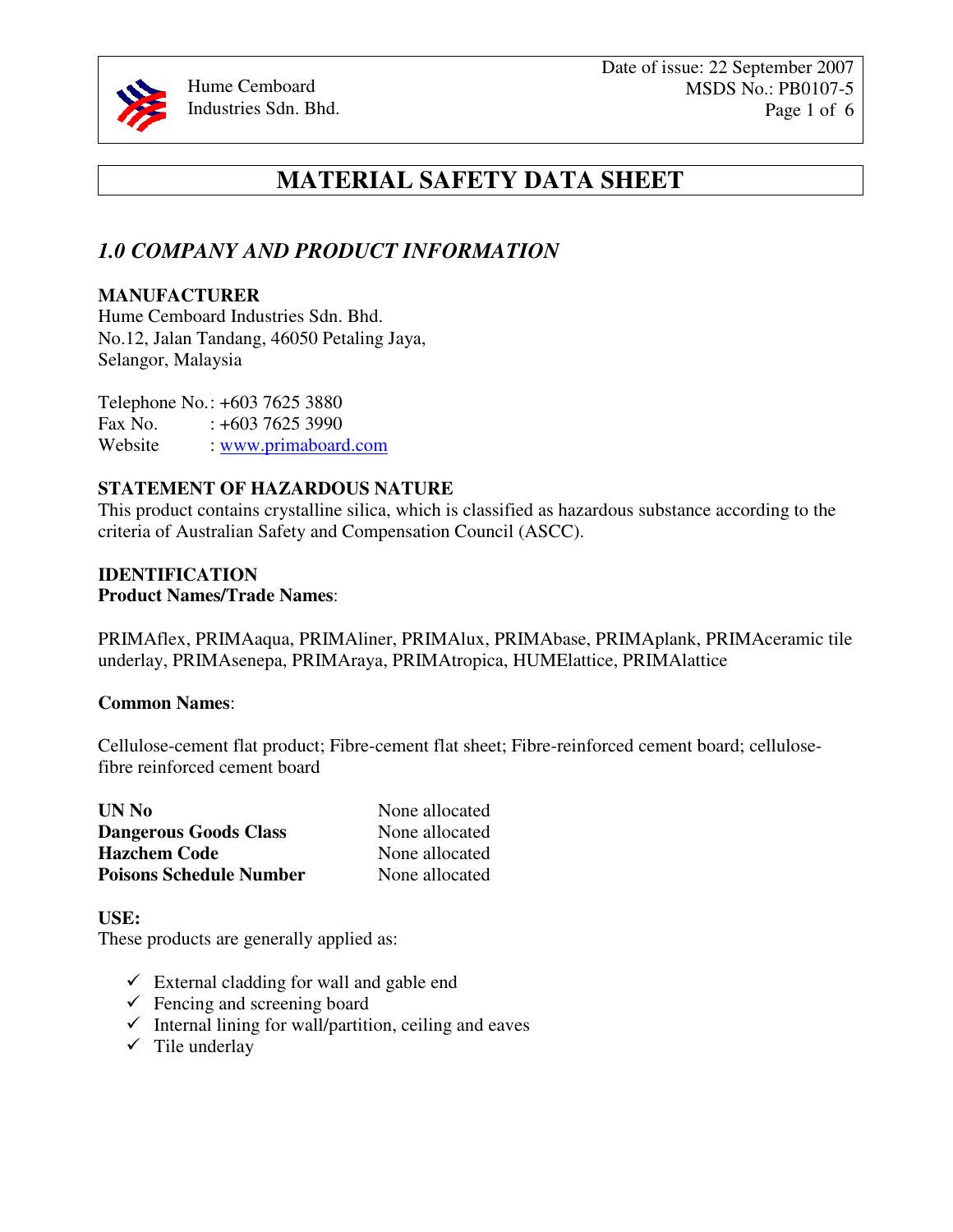

# *2.0 PHYSICAL PROPERTIES/DESCRIPTIONS*

## **PROPERTIES**

| <b>Appearance &amp; Odour</b> |  |
|-------------------------------|--|
|-------------------------------|--|

| colours and various dimensions according to product |                              |             |
|-----------------------------------------------------|------------------------------|-------------|
|                                                     | specifications               |             |
| <b>Vapour Pressure</b>                              | Not relevant                 |             |
| <b>Specific Gravity</b>                             | Not relevant                 |             |
| <b>Flammability Limit</b>                           | Not relevant (non flammable) |             |
| <b>Boiling Point</b>                                | Not relevant                 |             |
| <b>Melting Point</b>                                | Not relevant                 |             |
| <b>Flash Point</b>                                  | Not relevant                 |             |
| <b>Volatility</b>                                   | Not relevant                 |             |
| <b>Solubility in Water</b>                          | Not relevant                 |             |
| <b>INGREDIENTS</b>                                  |                              |             |
| <b>Substance Name</b>                               | <b>CAS</b> Number            | Proportion  |
| <b>Hydrated Calcium Silicate</b>                    | 65997-15-1                   | $40 - 60\%$ |
| Crystalline Silica (Quartz)                         | 14808-60-7                   | 30-40%      |
| Cellulose                                           | 9004-34-6                    | $15\%$      |
| Other non-hazardous material                        |                              | $<$ 5%      |
| (pigment, fillers, coatings)                        |                              |             |

Solid grey or pink boards or coated with various

# *3.0 HEALTH HAZARD INFORMATION*

## **HEALTH EFFECTS**

**Note:** The building material boards in their intact state do not present any hazard. The warnings below apply to dust generated from the boards due to cutting, sanding, drilling, routing or sawing

| <b>ACUTE EFFECTS</b><br><b>Swallowed</b> | Unlikely under normal conditions of use, but swallowing dust from<br>the product may result in abdominal discomfort                      |
|------------------------------------------|------------------------------------------------------------------------------------------------------------------------------------------|
| Eye                                      | Eye irritation may occur from exposure to excessive dust                                                                                 |
| <b>Skin</b>                              | Dust from this product, particularly in association with heat and sweat<br>may cause irritation, but it is not absorbed through the skin |
| <b>Inhaled</b>                           | Upper respiratory trace irritation may occur if excessive dust is inhaled                                                                |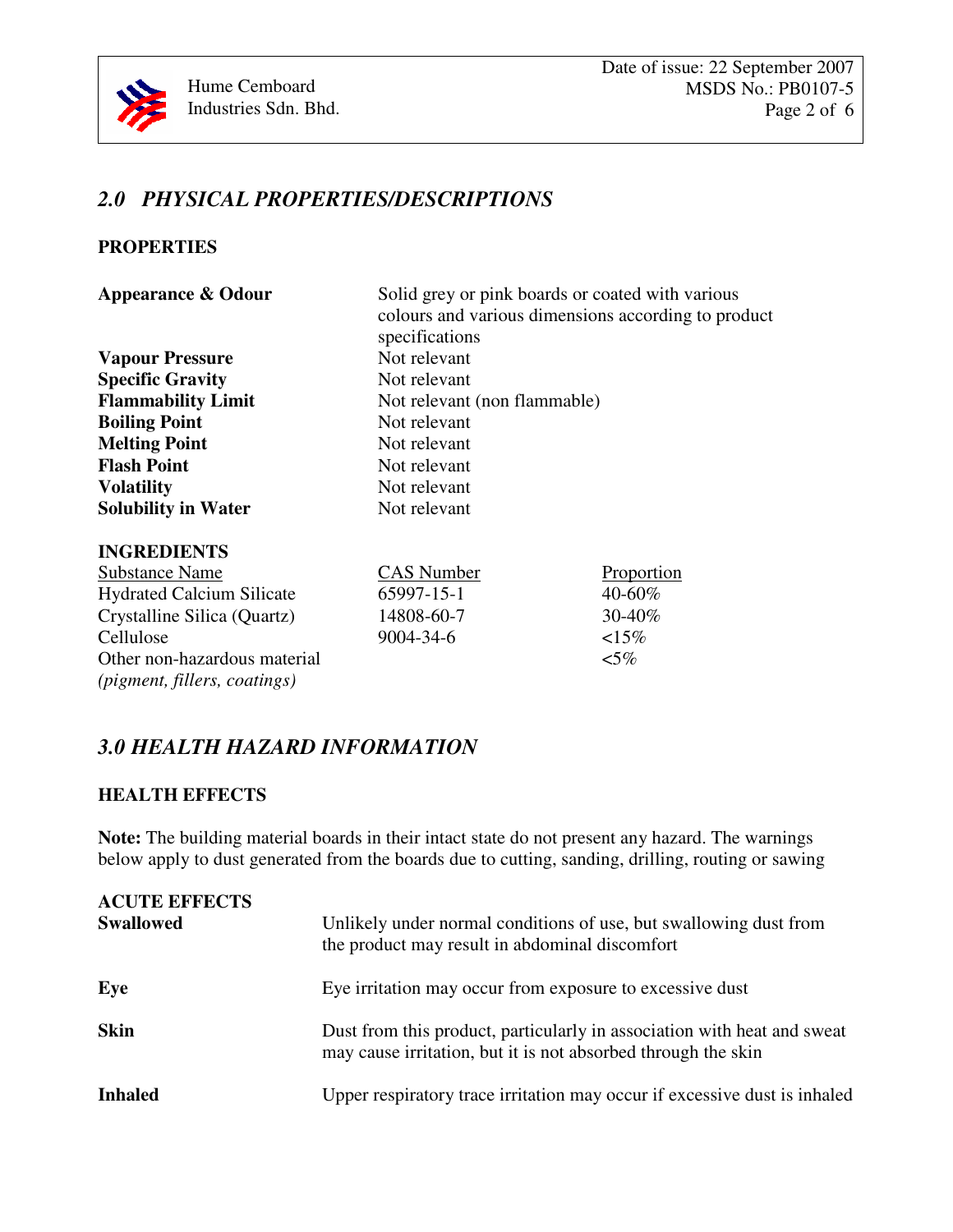

# **CHRONIC EFFECTS**

Repeated exposure to the dust may result in increased nasal and respiratory secretions and coughing. Due to the presence of Crystalline Silica, repeated and prolonged exposure to high dust levels may result in silicosis (scarring of the lung) and increased risk of lung cancer. The International Agency for Research on Cancer (IARC) has evaluated Silica as: "Group 1 – Carcinogenic to humans".

 Studies have shown that cigarette smoking increases the risk of silicosis, bronchitis and lung cancer in persons exposed to Crystalline Silica. Based on limited animal research, it is possible that repeated inhalation of Cellulose Fibre dust over time may lead to inflammation and scarring of lung in humans. Precautions taken for crystalline Silica dust will be sufficient to prevent health effects from cellulose dust

## *4.0 FIRST AID MEASURES*

| <b>Swallowed</b>    | Not expected under normal condition of use. If swallowed, rinse<br>mouth and dilute by drink plenty of water. Do not induce vomiting.<br>Seek medical attention                                                                    |
|---------------------|------------------------------------------------------------------------------------------------------------------------------------------------------------------------------------------------------------------------------------|
| <b>Eye Contact</b>  | Rinse with running water. Do not scratch or rub your eyes. Seek<br>medical attention if any changes to vision or redness persists. (Note<br>for contact lens user: contact lens must be removed before apply<br>first aid measure) |
| <b>Skin Contact</b> | Wash thoroughly with soap and water. Seek medical advice if any<br>irritation persists                                                                                                                                             |
| <b>Inhaled</b>      | Remove individual to fresh air. Seek medical attention if shortness<br>of breath or wheezing develops                                                                                                                              |

*ADVICE TO DOCTOR: Treat symptomatically*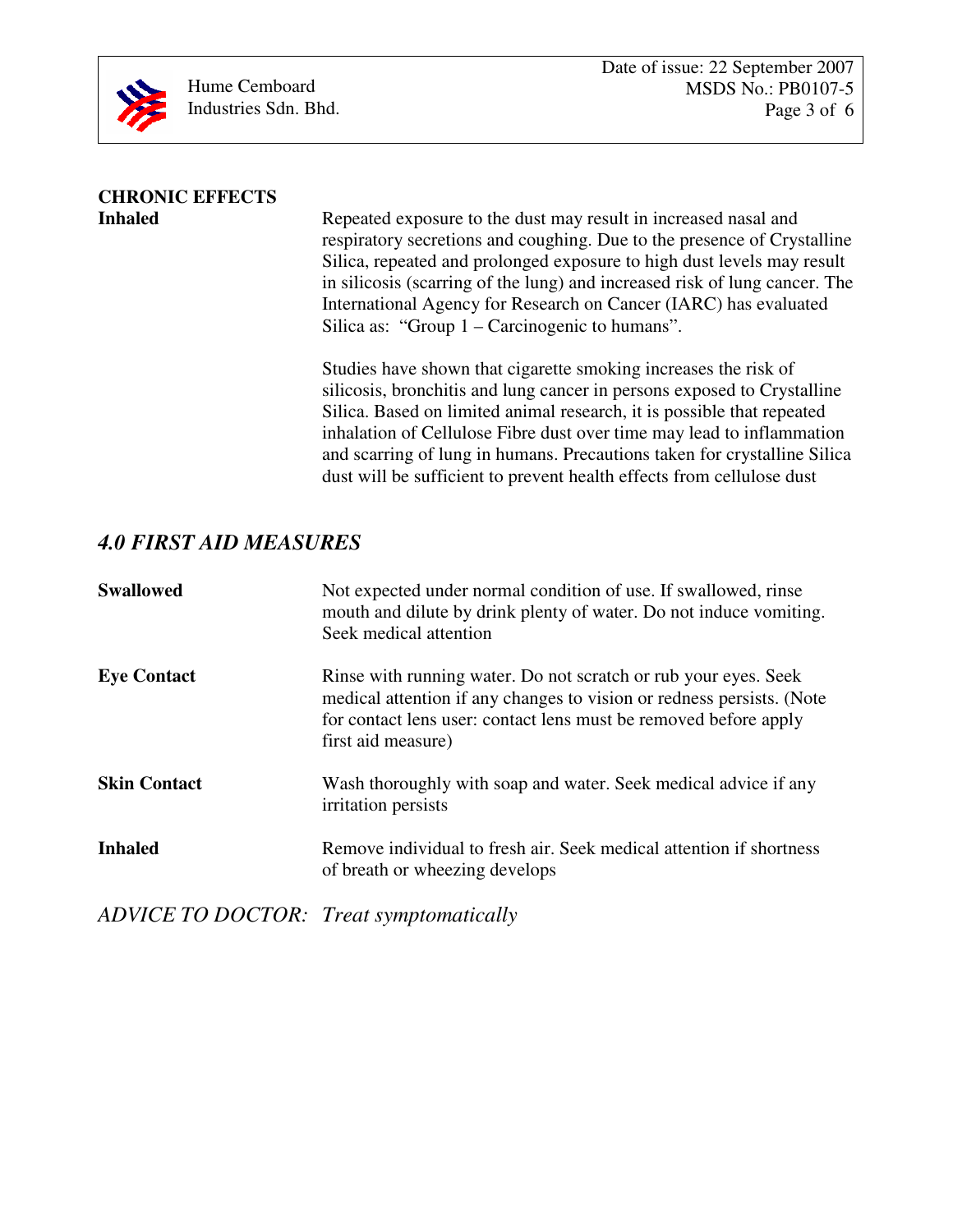# *5.0 PRECAUTIONS FOR USE*

| <b>EXPOSURE STANDARDS</b>       |                                                                                                                                       |  |  |
|---------------------------------|---------------------------------------------------------------------------------------------------------------------------------------|--|--|
| <b>Ingredients</b>              | <b>Occupational Exposure Standards</b>                                                                                                |  |  |
| Calcium Silicate                | Not more than $10mg/m3$ time weighted average (TWA) as inspirable<br>dust                                                             |  |  |
| Cellulose<br>Crystalline silica | Not more than $10mg/m3 TWA$ as measured as inspirable dust<br>Not more than $0.1$ mg/m <sup>3</sup> TWA as measure as respirable dust |  |  |

*Where local authority prescribes a lower limit, the lower limit applies* 

## **ENGINEERING CONTROLS**

No significant dust should be generated during normal fixing and installation. However, if products are to be cut, sanded, drilled and sawn, the following precautions should be observed:

- $\checkmark$  Carry out the work in open or well ventilated areas or in process encloses with exhaust ventilation
- $\checkmark$  Avoid generating dust. Thoroughly wetting the product with water before and during cutting, drilling and sanding with non-electrical equipment
- $\checkmark$  Use score and snap method for boards up to 6.0mm thick.
- $\checkmark$  If require to use power tools, the tools must be fitted with efficient and well maintained dust extraction devices

## **PERSONAL PROTECTIONS**

| <b>Eyes</b>       | If the use of power tools is necessary, dust resistance safety goggles<br>should be worn (Please refer to AS/NZS1336-1997 "Recommended<br>Practices for Eye Protection in the Industrial Environment")                                                                                                  |
|-------------------|---------------------------------------------------------------------------------------------------------------------------------------------------------------------------------------------------------------------------------------------------------------------------------------------------------|
| <b>Skin</b>       | Direct skin contact should be avoided by wearing long sleeved shirts<br>and long trousers, a cap or hat and gloves (standard duty leather or<br>equivalent AS2161)                                                                                                                                      |
| <b>Inhalation</b> | When working in dusty environment, respirators must be used and<br>maintained in accordance with AS/NZS 1715 and 1716 for particulate<br>respirators. Replaceable filter and cartridge should be replaced<br>regularly according to manufacturer's guidelines and AS/NZS 1715<br>and 1716.              |
|                   | Selection of respirators must be based on level of exposure<br>to crystalline silica measured by dust sampling, or if dust level is<br>unknown, use respirators that offer protection to the highest<br>concentration of crystalline silica. Comply with all other applicable<br>federal or state laws. |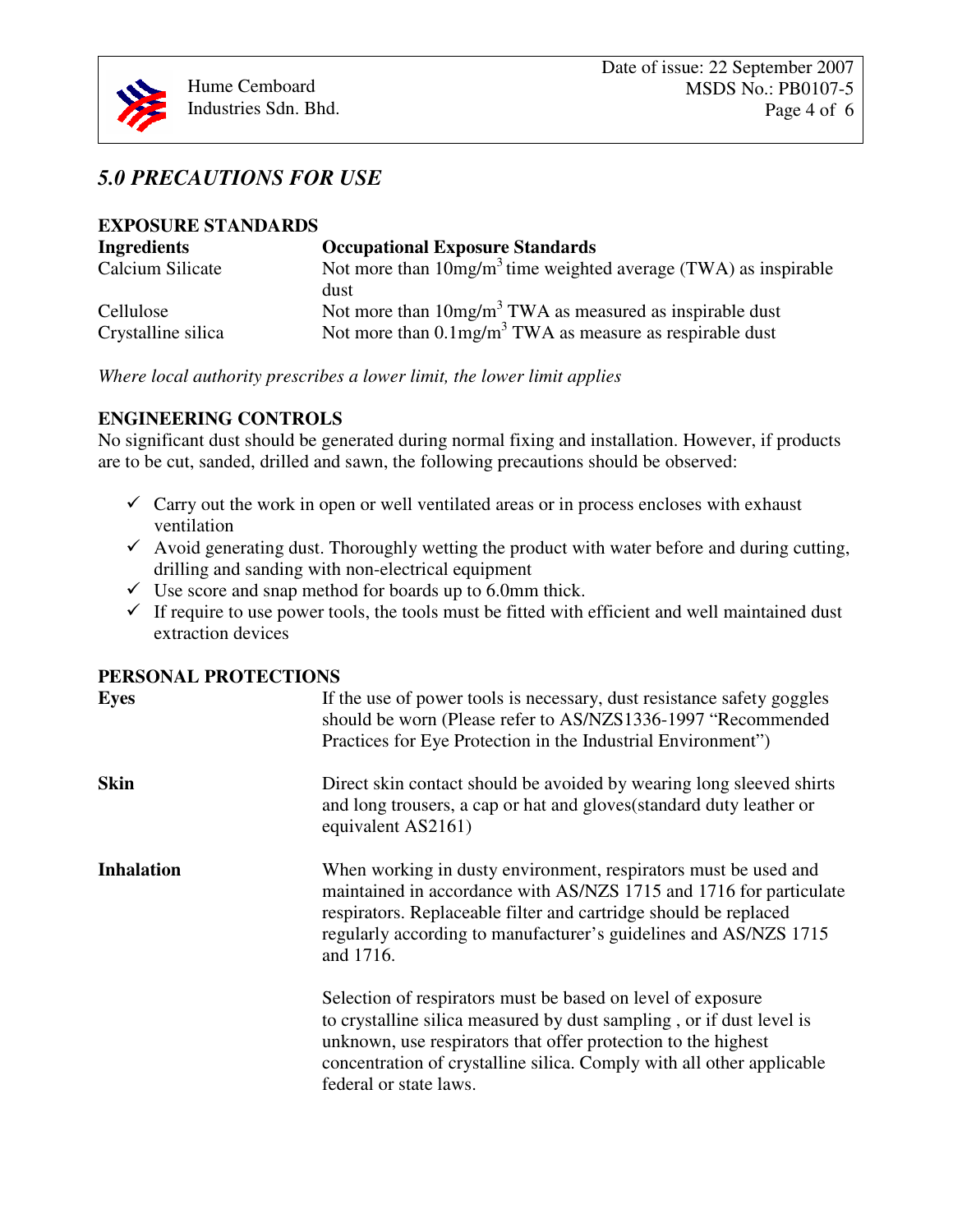

# *6.0 SAFE HANDLING INFORMATION*

## **STORAGE**

This product should be stored under cover. There are no special requirements for handling and storage

## **SPILLS AND DISPOSAL**

Dust and waste should be cleaned-up by bagging, wet sweeping and/or vacuuming. Waste may be disposed off by landfill; however, disposal should comply with local requirements

## **FIRE / EXPLOSION HAZARD**

The product is non-flammable

## **CONTACT (GENERAL/EMERGENCY)**

Contact Hume Cemboard Industries Sdn. Bhd. for latest updates / further information.

Telephone No.: +603 7625 3880 Fax No.  $: +60376253990$